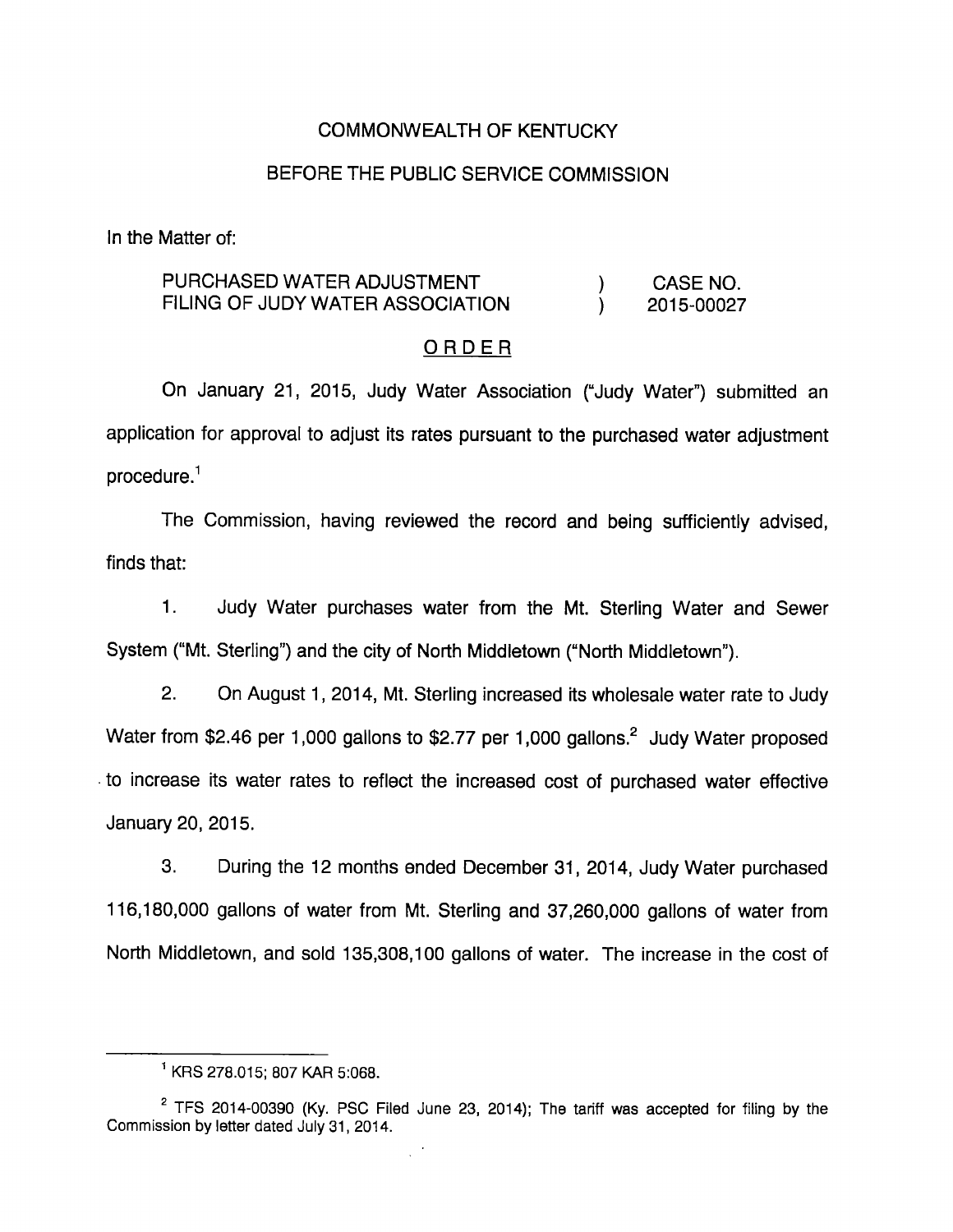purchased water is \$36,015.80, resulting in a purchased water adjustment factor of \$0.27 per 1,000 gallons.

4. The purchased water adjustment of \$0.27 per 1,000 gallons, as calculated in Appendix A to this Order, is fair, just, and reasonable and should be approved.

5. The rates as set forth in Appendix B to this Order are fair, just, and reasonable and should be approved for water service rendered on and after January 20, 2015.

IT IS THEREFORE ORDERED that:

1. The purchased water adjustment of \$0.27 per 1,000 gallons is approved.

2. Judy Water's proposed rates are approved.

3. The rates set forth in Appendix B to this Order are approved for services rendered on and after January 20, 2015.

4. Within 20 days of the date of this Order, Judy Water shall file with the Commission, using the Commission's electronic Tariff Filing System, revised tariff sheets showing the rates approved herein.



ATTEST:

Carouch. Surveyold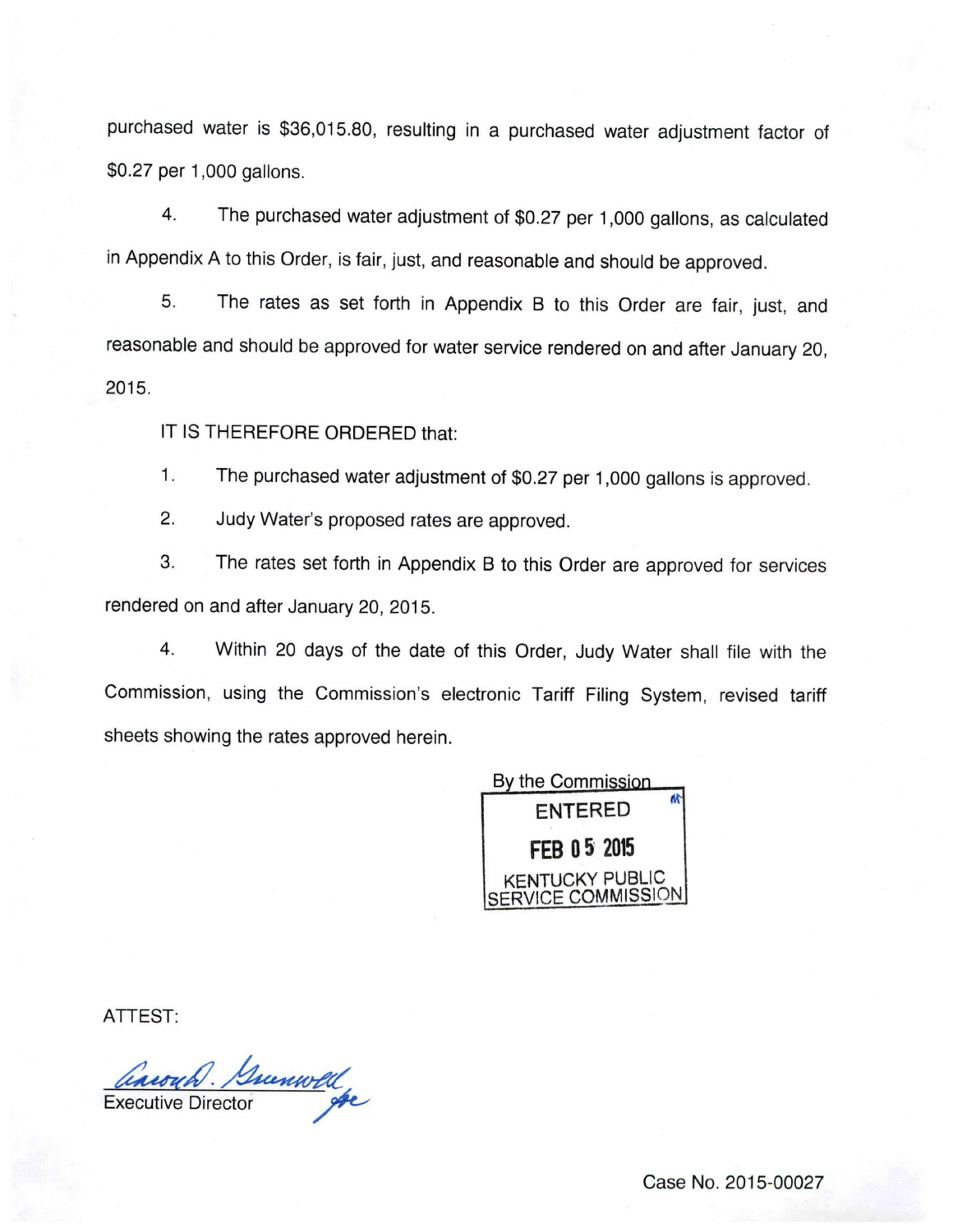## APPENDIX A

# APPENDIX TO AN ORDER OF THE KENTUCKY PUBLIC SERVICE COMMISSION IN CASE NO. 2015-00027 DATED FEB 0 5 2015

|                                   |                      | <b>New Rate</b> |                                       | <b>Base Rate</b> |  |
|-----------------------------------|----------------------|-----------------|---------------------------------------|------------------|--|
| Mt. Sterling                      |                      |                 |                                       |                  |  |
| Purchases in gallons              | 116,180,000          |                 | 116,180,000                           |                  |  |
| <b>Volumetric rate</b>            | \$2.77/1,000         |                 | \$2.46/1,000                          |                  |  |
|                                   | \$321,818.60         |                 | \$285,802.80                          |                  |  |
| North Middletown                  |                      |                 |                                       |                  |  |
| Purchases in gallons              | 37,260,000           |                 | 37,260,000                            |                  |  |
| <b>Volumetric rate</b>            | No Change            |                 | No Change                             |                  |  |
|                                   | \$                   | 0               | \$                                    | O                |  |
|                                   | Increased water cost |                 | \$36,015.80                           |                  |  |
| Increased water cost              |                      | \$              | 36,015.80                             |                  |  |
| Divided by gallons sold/1,000     |                      |                 | 135,308,100                           |                  |  |
| Purchased water adjustment factor |                      | \$<br>\$        | $0.2661$ or<br>0.27 per 1,000 gallons |                  |  |
|                                   |                      |                 |                                       |                  |  |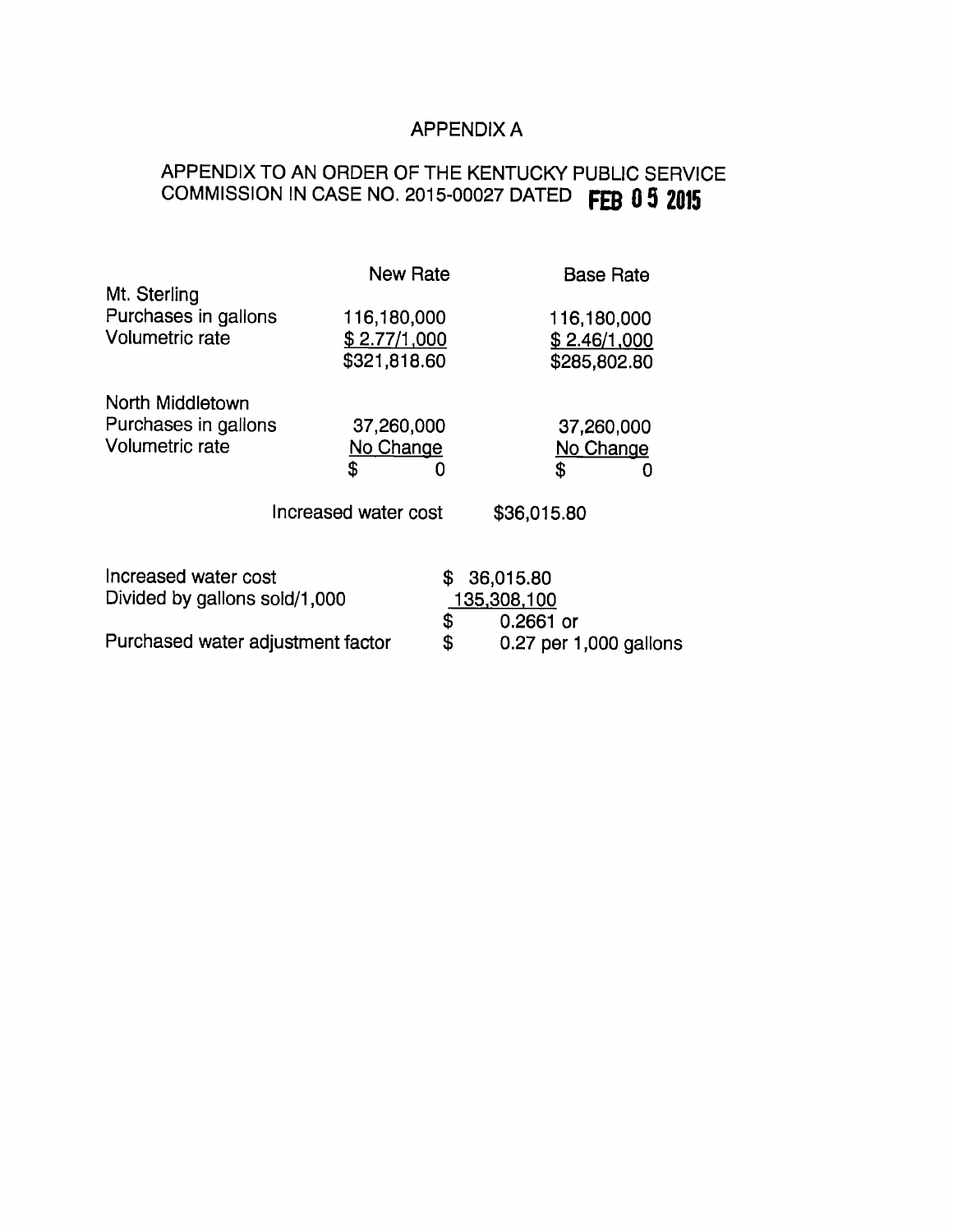## APPENDIX B

# APPENDIX TO AN ORDER OF THE KENTUCKY PUBLIC SERVICE COMMISSION IN CASE NO. 2015-00027 DATED FEB 0 5 2015

The following rates and charges are prescribed for the customers in the area served by Judy Water Association. All other rates and charges not specifically mentioned herein shall remain the same as those in effect under authority of the Commission prior to the effective date of this Order.

## **Monthly Water Rates**

5/8- X 3/4-Inch Meter

First 1,000 Gallons Next 4,000 Gallons Next 5,000 Gallons Over 10,000 Gallons

 $\ddot{\phantom{1}}$ 

\$12.83 Minimum Bill 8.46 per 1,000 Gallons 7.56 per 1,000 Gallons 6.66 per 1,000 Gallons